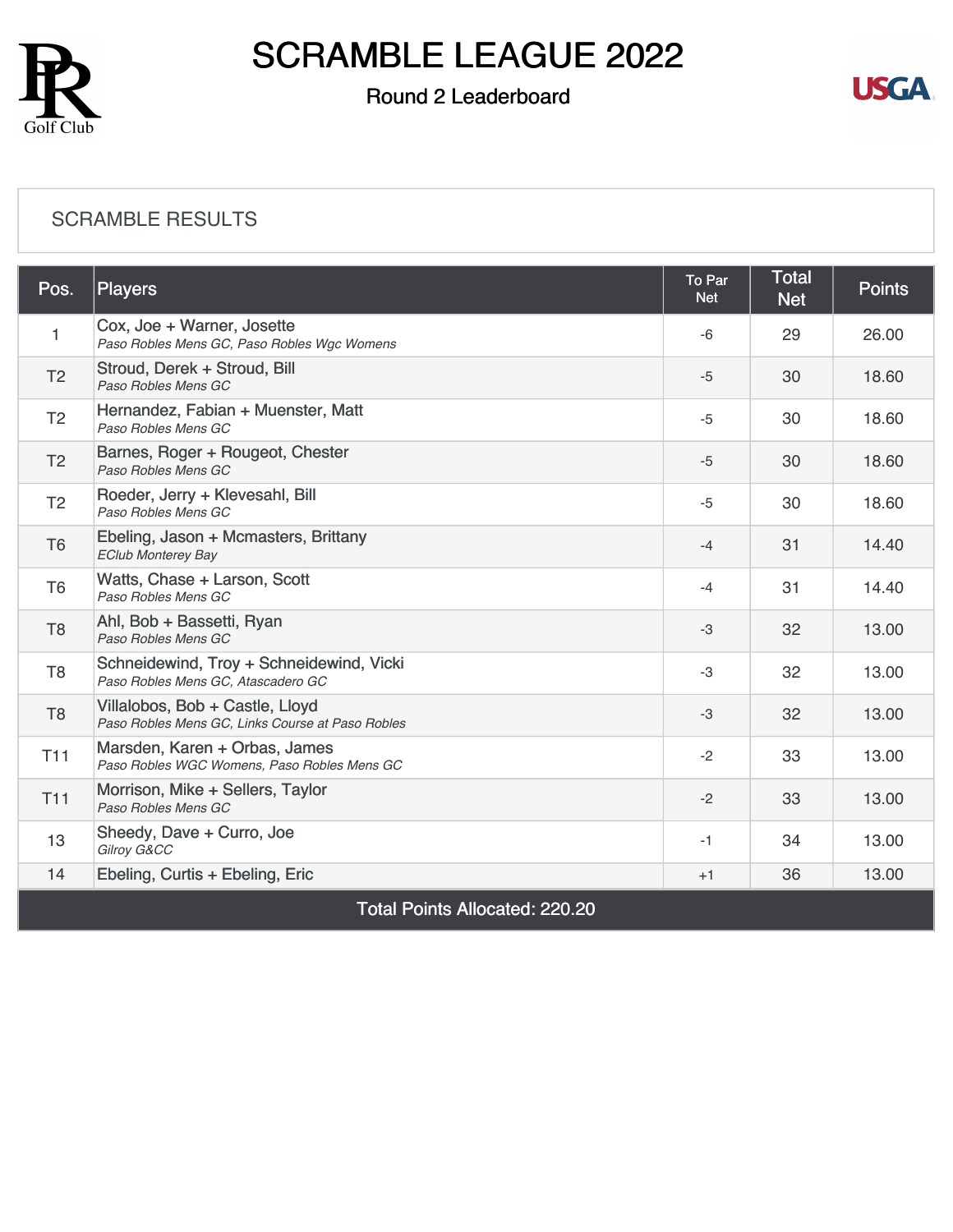

### Round 2 Leaderboard



[Gross Skins!](https://cdn2.golfgenius.com/v2tournaments/8265454820886887948?called_from=&round_index=2)

| <b>Players</b>                                            |  | <b>Purse</b> | <b>Details</b> |  |  |
|-----------------------------------------------------------|--|--------------|----------------|--|--|
| Hernandez, Fabian + Muenster, Matt<br>Paso Robles Mens GC |  | \$46.67      | Birdie on 1    |  |  |
| Roeder, Jerry + Klevesahl, Bill<br>Paso Robles Mens GC    |  | \$46.67      | Birdie on 6    |  |  |
| Stroud, Derek + Stroud, Bill<br>Paso Robles Mens GC       |  | \$46.67      | Birdie on 7    |  |  |
| Total Purse Allocated: \$140.01                           |  |              |                |  |  |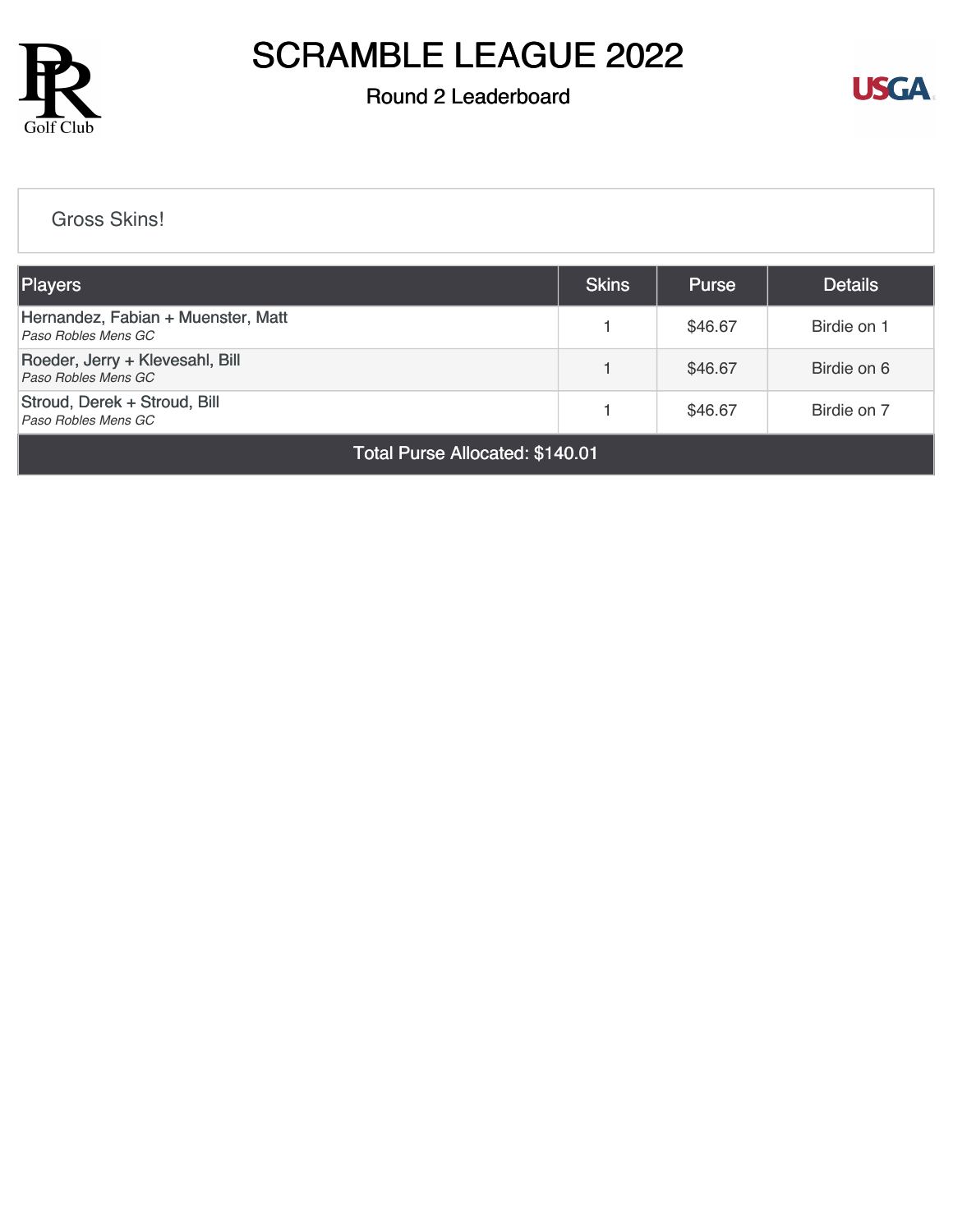

### Round 2 Leaderboard



[Net Skins!](https://cdn2.golfgenius.com/v2tournaments/8265454839509597709?called_from=&round_index=2)

| <b>Players</b>                                                    |  | <b>Purse</b> | <b>Details</b> |  |  |
|-------------------------------------------------------------------|--|--------------|----------------|--|--|
| Ebeling, Jason + Mcmasters, Brittany<br><b>EClub Monterey Bay</b> |  | \$46.67      | Eagle on 5     |  |  |
| Roeder, Jerry + Klevesahl, Bill<br>Paso Robles Mens GC            |  | \$46.67      | Eagle on 6     |  |  |
| Stroud, Derek + Stroud, Bill<br>Paso Robles Mens GC               |  | \$46.67      | Eagle on 7     |  |  |
| Total Purse Allocated: \$140.01                                   |  |              |                |  |  |